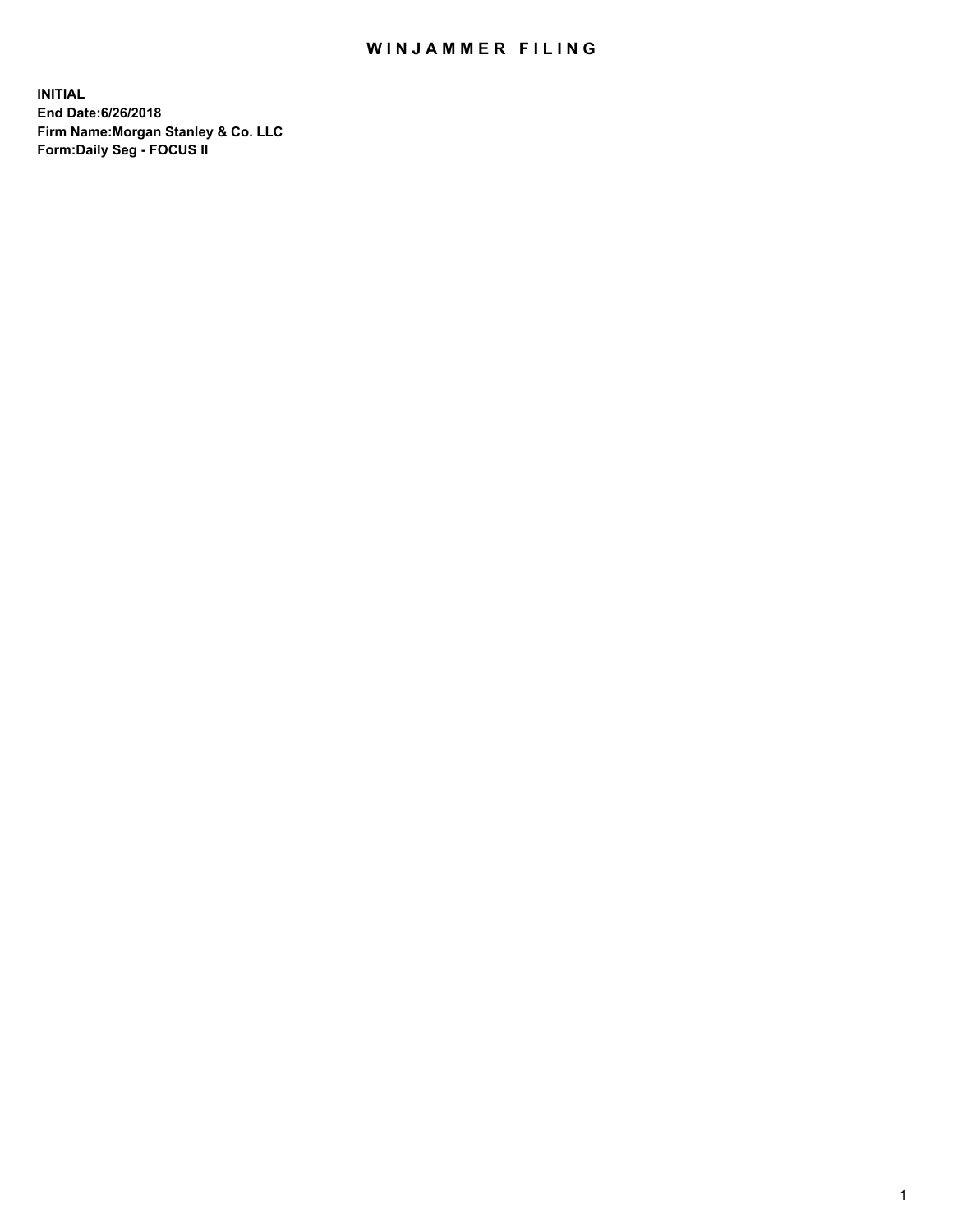## **Daily Segregation - Cover Page**

| Name of Company                                                                                                                                                                                                                                                                                                                  | Morgan Stanley & Co. LLC                                              |
|----------------------------------------------------------------------------------------------------------------------------------------------------------------------------------------------------------------------------------------------------------------------------------------------------------------------------------|-----------------------------------------------------------------------|
| <b>Contact Name</b>                                                                                                                                                                                                                                                                                                              | <b>Ikram Shah</b>                                                     |
| <b>Contact Phone Number</b>                                                                                                                                                                                                                                                                                                      | 212-276-0963                                                          |
| <b>Contact Email Address</b>                                                                                                                                                                                                                                                                                                     | Ikram.shah@morganstanley.com                                          |
| FCM's Customer Segregated Funds Residual Interest Target (choose one):<br>a. Minimum dollar amount: ; or<br>b. Minimum percentage of customer segregated funds required:%; or<br>c. Dollar amount range between: and; or<br>d. Percentage range of customer segregated funds required between:% and%.                            | 280,000,000<br>$\overline{\mathbf{0}}$<br><u>00</u><br>0 <sub>0</sub> |
| FCM's Customer Secured Amount Funds Residual Interest Target (choose one):<br>a. Minimum dollar amount: ; or<br>b. Minimum percentage of customer secured funds required:%; or<br>c. Dollar amount range between: and; or<br>d. Percentage range of customer secured funds required between:% and%.                              | 140,000,000<br>$\overline{\mathbf{0}}$<br><u>00</u><br>0 <sub>0</sub> |
| FCM's Cleared Swaps Customer Collateral Residual Interest Target (choose one):<br>a. Minimum dollar amount: ; or<br>b. Minimum percentage of cleared swaps customer collateral required:% ; or<br>c. Dollar amount range between: and; or<br>d. Percentage range of cleared swaps customer collateral required between: % and %. | 92,000,000<br><u>0</u><br>0 <sub>0</sub><br>0 <sub>0</sub>            |

Attach supporting documents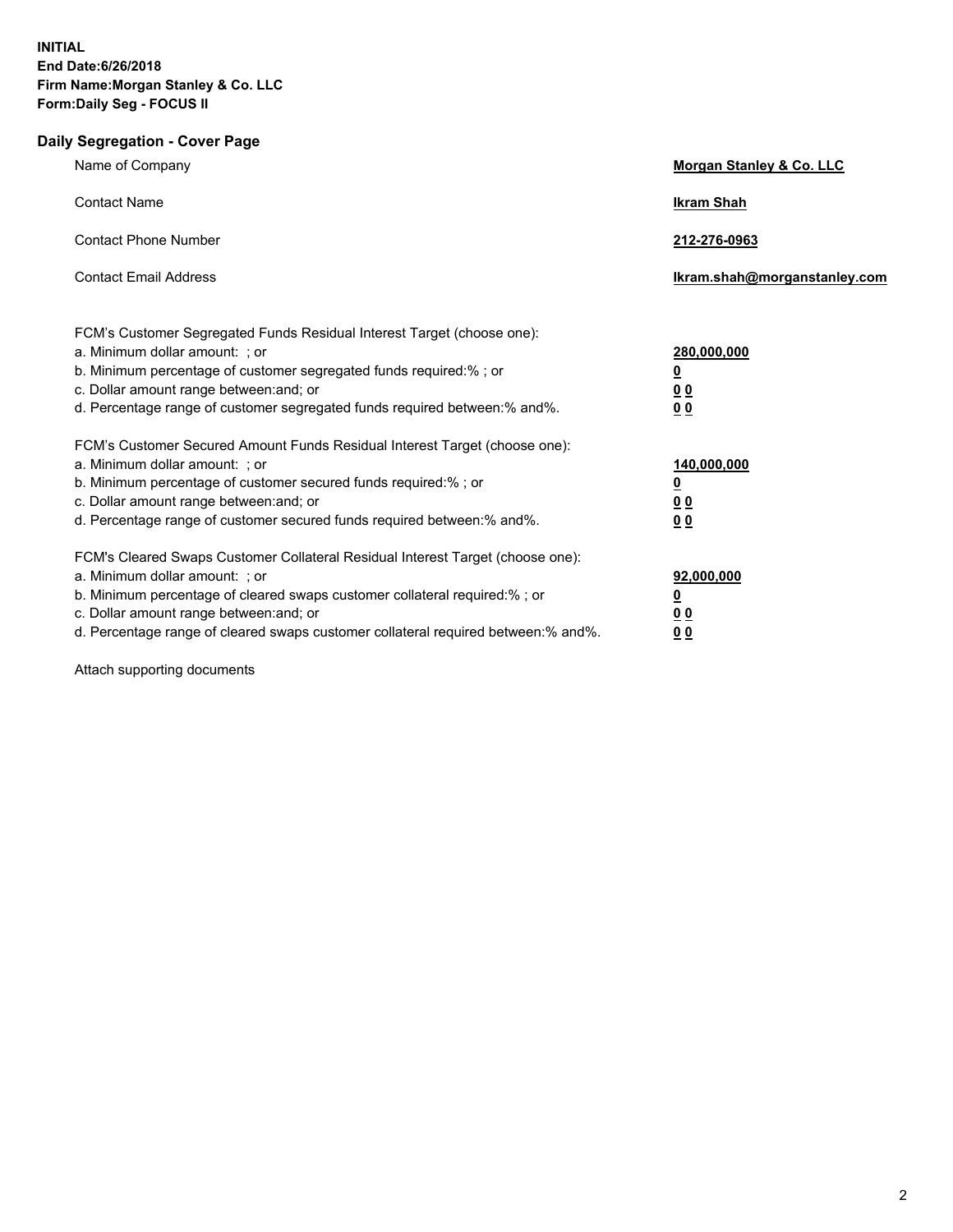## **Daily Segregation - Secured Amounts**

|     | Foreign Futures and Foreign Options Secured Amounts                                                        |                                                       |
|-----|------------------------------------------------------------------------------------------------------------|-------------------------------------------------------|
|     | Amount required to be set aside pursuant to law, rule or regulation of a foreign                           | $0$ [7305]                                            |
|     | government or a rule of a self-regulatory organization authorized thereunder                               |                                                       |
| 1.  | Net ledger balance - Foreign Futures and Foreign Option Trading - All Customers                            |                                                       |
|     | A. Cash                                                                                                    | 3,457,285,083 [7315]                                  |
|     | B. Securities (at market)                                                                                  | 2,018,954,944 [7317]                                  |
| 2.  | Net unrealized profit (loss) in open futures contracts traded on a foreign board of trade                  | -307,409,927 [7325]                                   |
| 3.  | Exchange traded options                                                                                    |                                                       |
|     | a. Market value of open option contracts purchased on a foreign board of trade                             | 34,444,123 [7335]                                     |
|     | b. Market value of open contracts granted (sold) on a foreign board of trade                               | -25,427,980 [7337]                                    |
| 4.  | Net equity (deficit) (add lines 1.2. and 3.)                                                               | 5,177,846,243 [7345]                                  |
| 5.  | Account liquidating to a deficit and account with a debit balances - gross amount                          | 65,776,310 [7351]                                     |
|     | Less: amount offset by customer owned securities                                                           | <mark>-64,811,919</mark> [7352] <b>964,391</b> [7354] |
| 6.  | Amount required to be set aside as the secured amount - Net Liquidating Equity                             | 5,178,810,634 [7355]                                  |
|     | Method (add lines 4 and 5)                                                                                 |                                                       |
| 7.  | Greater of amount required to be set aside pursuant to foreign jurisdiction (above) or line<br>6.          | 5,178,810,634 [7360]                                  |
|     | FUNDS DEPOSITED IN SEPARATE REGULATION 30.7 ACCOUNTS                                                       |                                                       |
| 1.  | Cash in banks                                                                                              |                                                       |
|     | A. Banks located in the United States                                                                      | 779,827,602 [7500]                                    |
|     | B. Other banks qualified under Regulation 30.7                                                             | 653,817,195 [7520] 1,433,644,797                      |
|     |                                                                                                            | [7530]                                                |
| 2.  | Securities                                                                                                 |                                                       |
|     | A. In safekeeping with banks located in the United States                                                  | 31,983,138 [7540]                                     |
|     | B. In safekeeping with other banks qualified under Regulation 30.7                                         | 0 [7560] 31,983,138 [7570]                            |
| 3.  | Equities with registered futures commission merchants                                                      |                                                       |
|     | A. Cash                                                                                                    | 5,932,968 [7580]                                      |
|     | <b>B.</b> Securities                                                                                       | $0$ [7590]                                            |
|     | C. Unrealized gain (loss) on open futures contracts                                                        | 325,471 [7600]                                        |
|     | D. Value of long option contracts                                                                          | $0$ [7610]                                            |
|     | E. Value of short option contracts                                                                         | 0 [7615] 6,258,439 [7620]                             |
| 4.  | Amounts held by clearing organizations of foreign boards of trade                                          |                                                       |
|     | A. Cash                                                                                                    | $0$ [7640]                                            |
|     | <b>B.</b> Securities                                                                                       | $0$ [7650]                                            |
|     | C. Amount due to (from) clearing organization - daily variation                                            | $0$ [7660]                                            |
|     | D. Value of long option contracts                                                                          | $0$ [7670]                                            |
|     | E. Value of short option contracts                                                                         | 0 [7675] 0 [7680]                                     |
| 5.  | Amounts held by members of foreign boards of trade                                                         |                                                       |
|     | A. Cash                                                                                                    | 2,211,717,211 [7700]                                  |
|     | <b>B.</b> Securities                                                                                       | 1,986,971,806 [7710]                                  |
|     | C. Unrealized gain (loss) on open futures contracts                                                        | -307,735,398 [7720]                                   |
|     | D. Value of long option contracts                                                                          | 34,444,123 [7730]                                     |
|     | E. Value of short option contracts                                                                         | -25,427,980 [7735] 3,899,969,762                      |
|     |                                                                                                            | [7740]                                                |
| 6.  | Amounts with other depositories designated by a foreign board of trade                                     | $0$ [7760]                                            |
| 7.  | Segregated funds on hand                                                                                   | 0 [7765]                                              |
| 8.  | Total funds in separate section 30.7 accounts                                                              | 5,371,856,136 [7770]                                  |
| 9.  | Excess (deficiency) Set Aside for Secured Amount (subtract line 7 Secured Statement<br>Page 1 from Line 8) | 193,045,502 [7380]                                    |
| 10. | Management Target Amount for Excess funds in separate section 30.7 accounts                                | 140,000,000 [7780]                                    |
| 11. | Excess (deficiency) funds in separate 30.7 accounts over (under) Management Target                         | 53,045,502 [7785]                                     |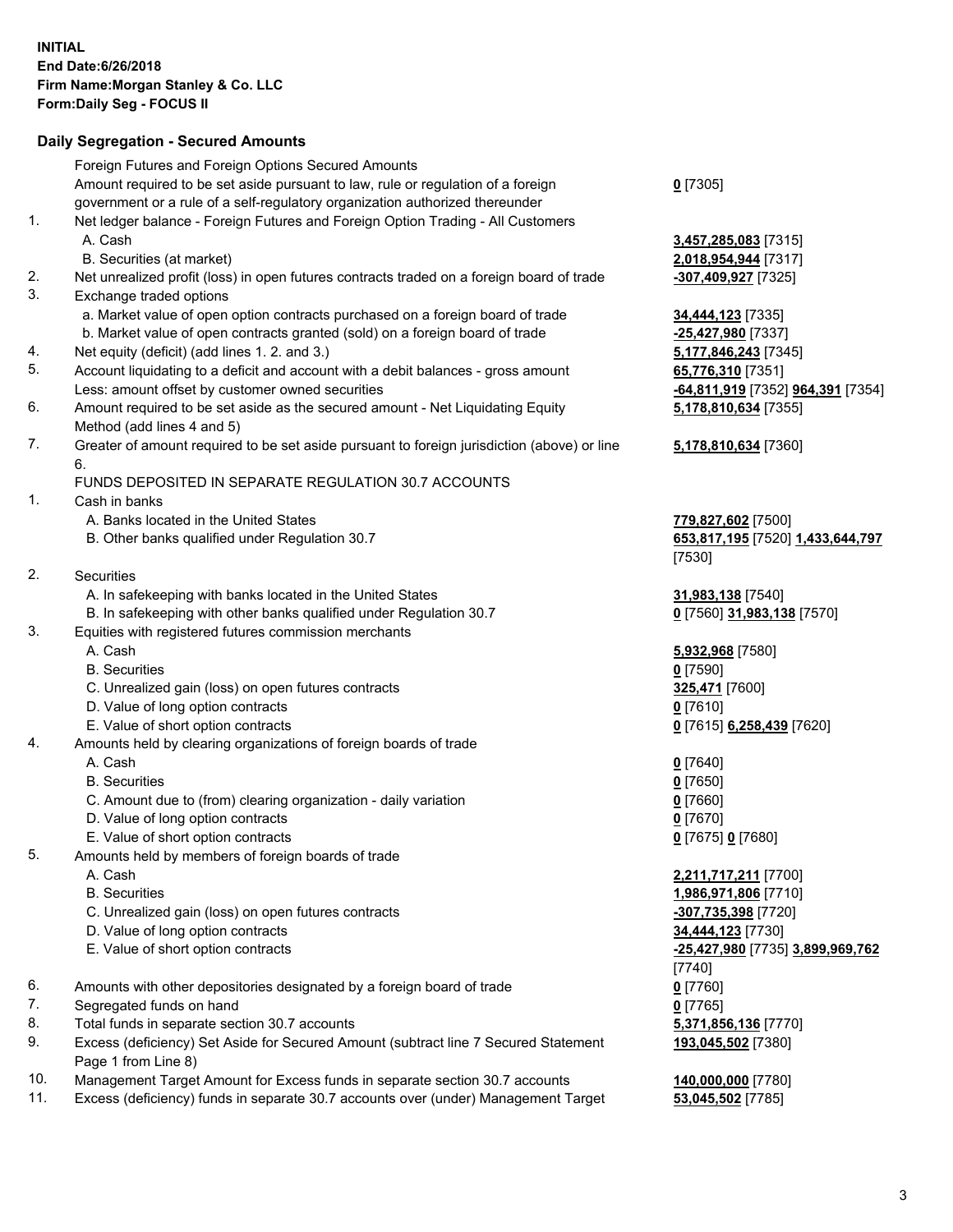|     | Daily Segregation - Segregation Statement                                           |                                    |
|-----|-------------------------------------------------------------------------------------|------------------------------------|
|     | SEGREGATION REQUIREMENTS(Section 4d(2) of the CEAct)                                |                                    |
| 1.  | Net ledger balance                                                                  |                                    |
|     | A. Cash                                                                             | 11,275,549,131 [7010]              |
|     | B. Securities (at market)                                                           | 5,470,777,873 [7020]               |
| 2.  | Net unrealized profit (loss) in open futures contracts traded on a contract market  | -521,162,506 [7030]                |
| 3.  | Exchange traded options                                                             |                                    |
|     | A. Add market value of open option contracts purchased on a contract market         | 356,868,365 [7032]                 |
|     | B. Deduct market value of open option contracts granted (sold) on a contract market | 497,289,651 [7033]                 |
| 4.  | Net equity (deficit) (add lines 1, 2 and 3)                                         | 16,084,743,212 [7040]              |
| 5.  | Accounts liquidating to a deficit and accounts with                                 |                                    |
|     | debit balances - gross amount                                                       | 203,169,035 [7045]                 |
|     | Less: amount offset by customer securities                                          | -202,535,898 [7047] 633,137 [7050] |
| 6.  | Amount required to be segregated (add lines 4 and 5)                                | 16,085,376,349 [7060]              |
|     | FUNDS IN SEGREGATED ACCOUNTS                                                        |                                    |
| 7.  | Deposited in segregated funds bank accounts                                         |                                    |
|     | A. Cash                                                                             | 5,283,332,794 [7070]               |
|     | B. Securities representing investments of customers' funds (at market)              | $0$ [7080]                         |
|     | C. Securities held for particular customers or option customers in lieu of cash (at | 528,942,182 [7090]                 |
|     | market)                                                                             |                                    |
| 8.  | Margins on deposit with derivatives clearing organizations of contract markets      |                                    |
|     | A. Cash                                                                             | 5,768,172,156 [7100]               |
|     | B. Securities representing investments of customers' funds (at market)              | $0$ [7110]                         |
|     | C. Securities held for particular customers or option customers in lieu of cash (at | 4,941,835,691 [7120]               |
|     | market)                                                                             |                                    |
| 9.  | Net settlement from (to) derivatives clearing organizations of contract markets     | 24,720,776 [7130]                  |
| 10. | Exchange traded options                                                             |                                    |
|     | A. Value of open long option contracts                                              | 356,868,365 [7132]                 |
|     | B. Value of open short option contracts                                             | 497,289,651 [7133]                 |
| 11. | Net equities with other FCMs                                                        |                                    |
|     | A. Net liquidating equity                                                           | 11,852,215 [7140]                  |
|     | B. Securities representing investments of customers' funds (at market)              | $0$ [7160]                         |
|     | C. Securities held for particular customers or option customers in lieu of cash (at | $0$ [7170]                         |
|     | market)                                                                             |                                    |
| 12. | Segregated funds on hand                                                            | <u>0</u> [7150]                    |
| 13. | Total amount in segregation (add lines 7 through 12)                                | 16,418,434,528 [7180]              |
| 14. | Excess (deficiency) funds in segregation (subtract line 6 from line 13)             | 333,058,179 [7190]                 |
| 15. | Management Target Amount for Excess funds in segregation                            | 280,000,000 [7194]                 |
| 16. | Excess (deficiency) funds in segregation over (under) Management Target Amount      | 53,058,179 [7198]                  |
|     | Excess                                                                              |                                    |